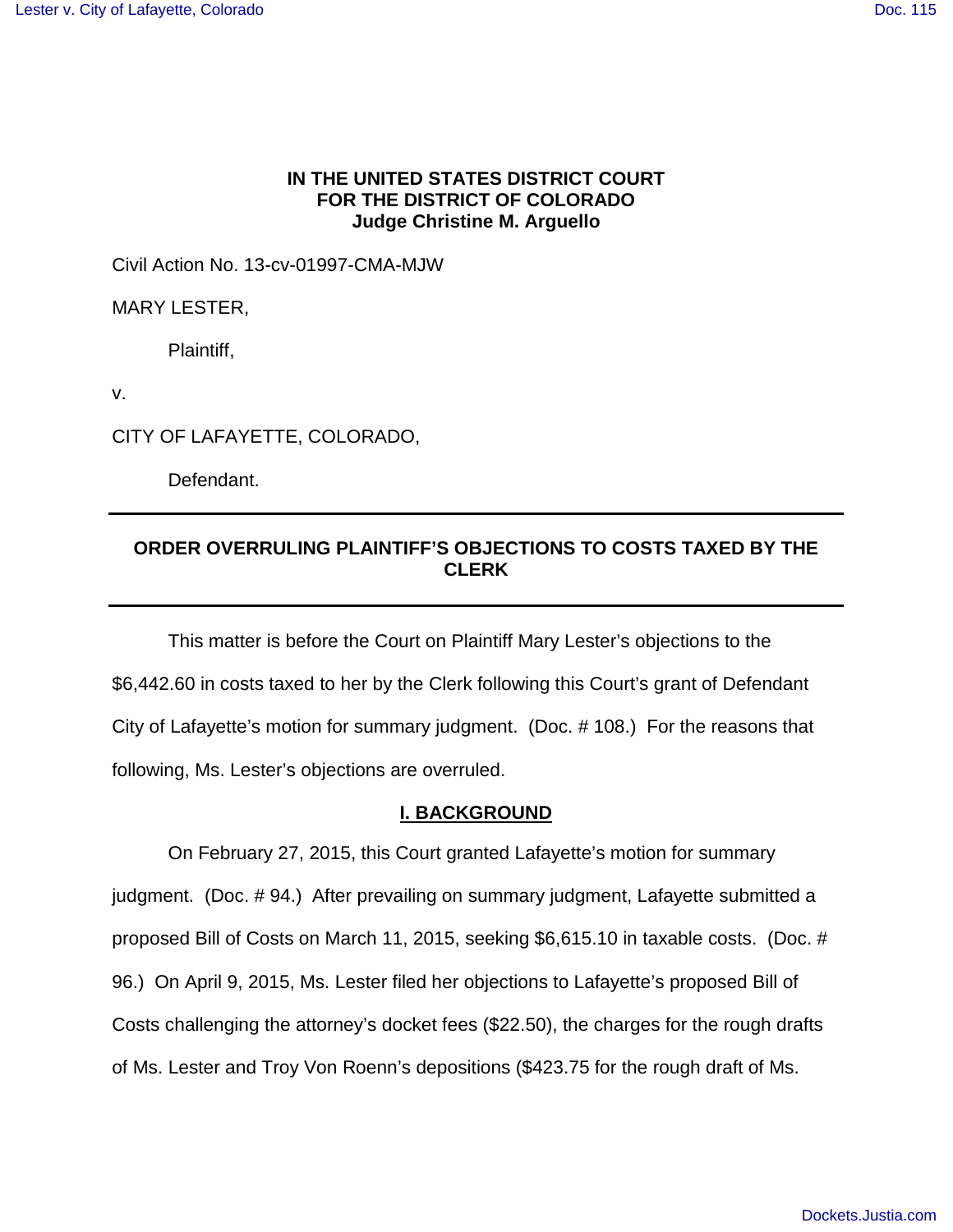Lester's deposition and \$172.50 for the rough draft of Mr. Von Roenn's deposition), and the cost of Jeff Hansen's deposition transcript (\$242.70). (Doc. # 106.)

After reviewing Ms. Lester's objections, the Clerk of the Court disallowed the cost of the rough draft of Mr. Von Roenn's deposition and taxed to Ms. Lester a total amount of \$6,442.60 in costs. (Doc. # 107.) On April 17, 2015, Ms. Lester filed her objections to the costs taxed by the Clerk. (Doc. # 108.)

### **II. ANALYSIS**

Ms. Lester presents to this Court the same arguments that she raised before the Clerk (except, of course, for the argument regarding the charge for the rough draft of Mr. Von Roenn's deposition transcript, and Lafayette does not challenge the Clerk's decision to disallow this cost). Ms. Lester argues that (1) costs may not be awarded for docket fees under 28 U.S.C. § 1923 for the filing of transcripts in connection with the summary judgment process; (2) Lafayette is not entitled to an award of costs for the rough draft of Ms. Lester's deposition; and (3) the cost for defense expert Jeff Hansen's deposition transcript is not properly awarded as a cost.

This Court reviews de novo the decision of the Clerk regarding the taxation of costs. See, e.g., In re Williams Sec. Litig. – WCG Subclass, 558 F.3d 1144, 1147 (10th Cir. 2009). Federal Rule of Civil Procedure 54(d)(1) provides that "[u]nless a federal statute, these rules, or a court provides otherwise, costs—other than attorney's fees should be allowed to the prevailing party." However, only costs that are "reasonably necessary" for litigation are taxable, see Furr v. AT&T Techs., Inc., 824 F.2d 1537, 1550 (10th Cir. 1987), and the award of costs under Rule  $54(d)(1)$  is limited to those costs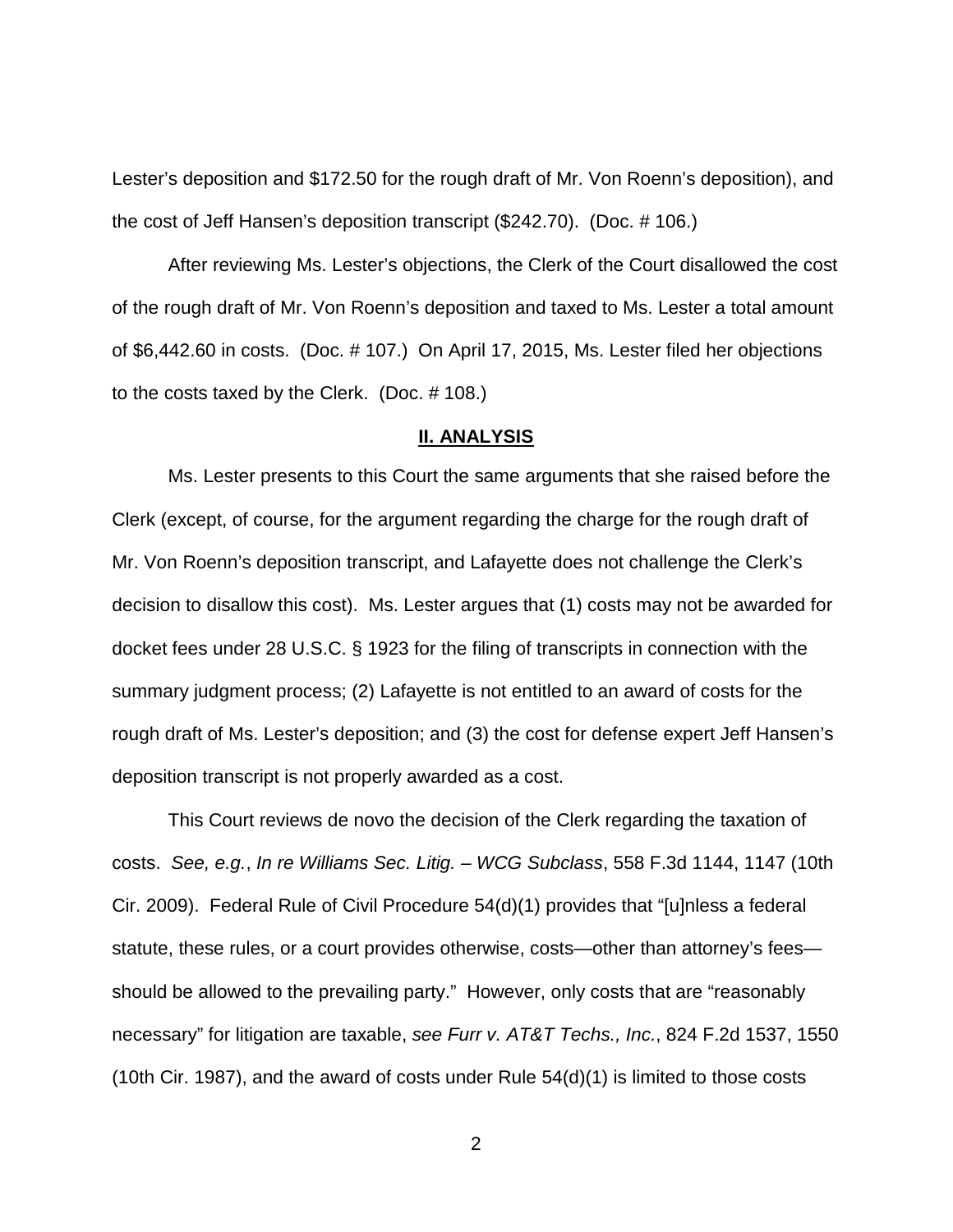specified in 28 U.S.C. § 1920, see, e.g., Sorbo v. United Parcel Service, 432 F.3d 1169, 1179 (10th Cir. 2005) ("Absent some other statutory authorization, costs available to a prevailing party under Rule 54(d)(1) are limited to those specified in 28 U.S.C. § 1920 ...."). The Court has discretion to award costs under Rule 54(d), Mitchell v. City of Moore, 218 F.3d 1190, 1204 (10th Cir. 2000), however, "[i]tems proposed by prevailing parties as costs should always be given careful scrutiny," In re Williams Sec. Litig., 558 F.3d at 1147 (quotation marks and citation omitted). With this in mind, the Court now addresses each of Ms. Lester's arguments.

#### **1. Costs for Docket Fees**

The Clerk taxed \$22.50 in costs to Ms. Lester for docket fees pursuant to 28 U.S.C. § 1923(a), which provides that an "[a]ttorney's . . . docket fees . . . may be taxed as costs as follows: . . . \$2.50 for each deposition admitted in evidence." The clerk calculated the total amount to be taxed for attorney's docket fees by multiplying \$2.50 by the number of deposition transcripts filed in connection with Lafayette's motion for summary judgment. In making her objection to this cost, Ms. Lester focuses on the phrase "admitted in evidence" and argues that because "said depositions were not 'introduced into evidence,' Defendant is not entitled to an order of costs for said fees under 28 U.S.C. § 1923." (Doc. # 108 at 2.) Ms. Lester also asserts that Lafayette "did not pay anything to file its motion for summary judgment and therefore it is not entitled to reimbursement for said 'Docket Fees.'" (Doc. # 108 at 2.)

In response, Lafayette asserts that "[t]he District Court Clerk specifically acknowledged during conferrals as to the City's pending bill of costs that depositions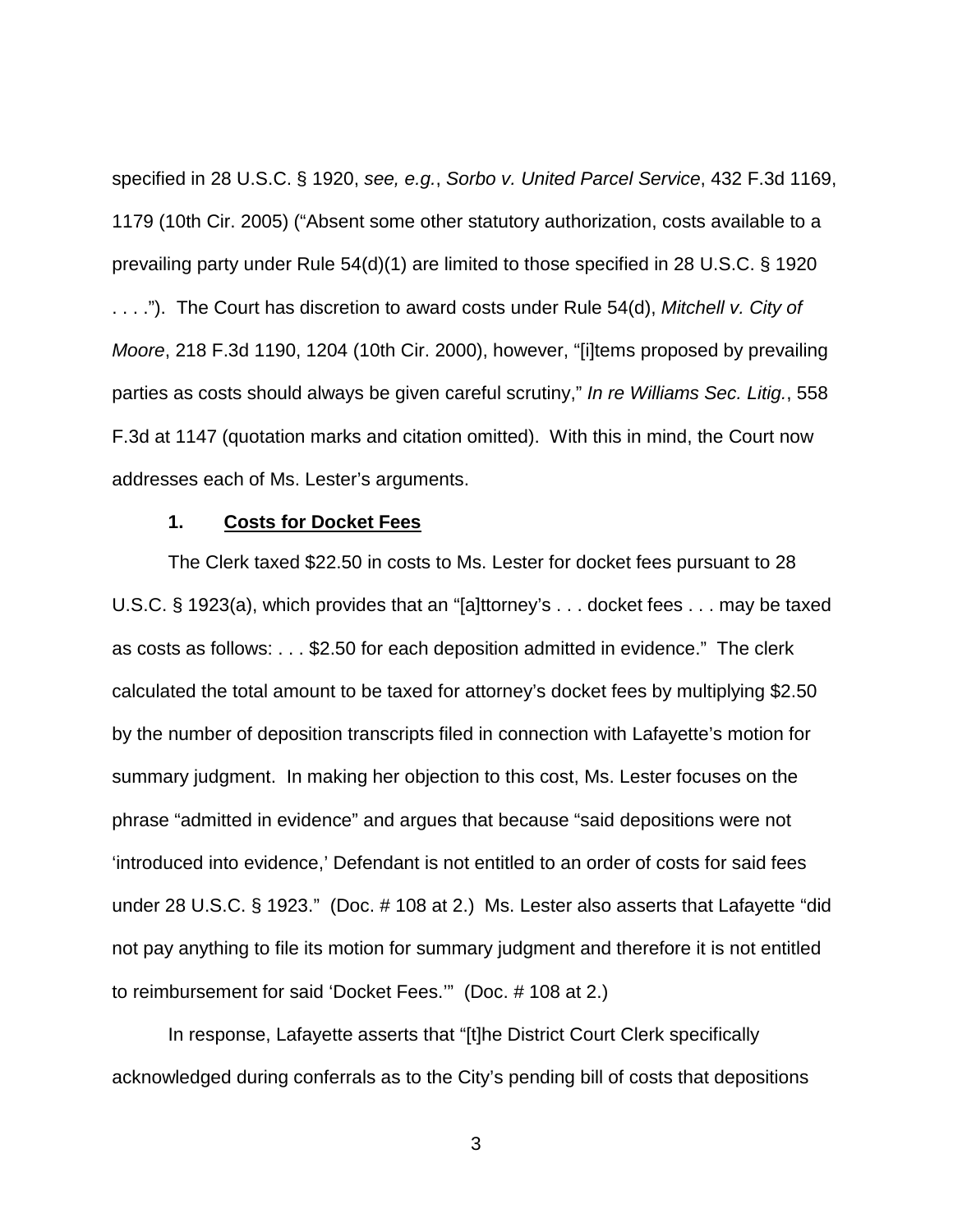cited to in a dispositive motion as an exhibit, as well as certain other documents, such as affidavits, are considered 'admitted' evidence." (Doc. # 109 at 2.) For purposes of calculating attorney's docket fees pursuant to 28 U.S.C. § 1923(a), this Court considers a deposition transcript to be "admitted in evidence" if it was submitted in connection with a successful summary judgment motion. In addition, this Court interprets 28 U.S.C. § 1923(a) to not require that the party requesting the taxation of costs actually incur any out-of-pocket costs. Thus, this Court agrees with the Clerk that, under 28 U.S.C. § 1923(a), Lafayette is entitled to costs in the amount of \$22.50 for the nine depositions that were submitted in connection with its motion for summary judgment.

## **2. Cost of Rough Draft of Ms. Lester's Deposition Transcript**

Included in the total amount of costs taxed to Ms. Lester is \$2,090.00 for the transcript of her own deposition. The invoice from Mile High Court Reporting indicates that this amount includes \$423.75 for a "rough draft" of the transcript. Ms. Lester argues that the charge for a rough draft of the transcript should not be included in the taxed costs because the rough draft was "not reasonably necessary for the litigation of the claims." (Doc. # 108 at 3 (citing Mitchell, 218 F.3d at 1204).) Ms. Lester alleges that "[t]here was no compelling reason for Defendant to order a rough draft of Ms. Lester's deposition." (Doc. # 108 at 4.)

In response, Lafayette asserts that a rough draft of Ms. Lester's deposition transcript was necessary because that deposition occurred "immediately preceding the deposition of her husband, Kevin Lester, and her daughter, Kaylin Fournier." (Doc. # 109 at 3.) Lafayette also states that "[t]he scheduling of these depositions in close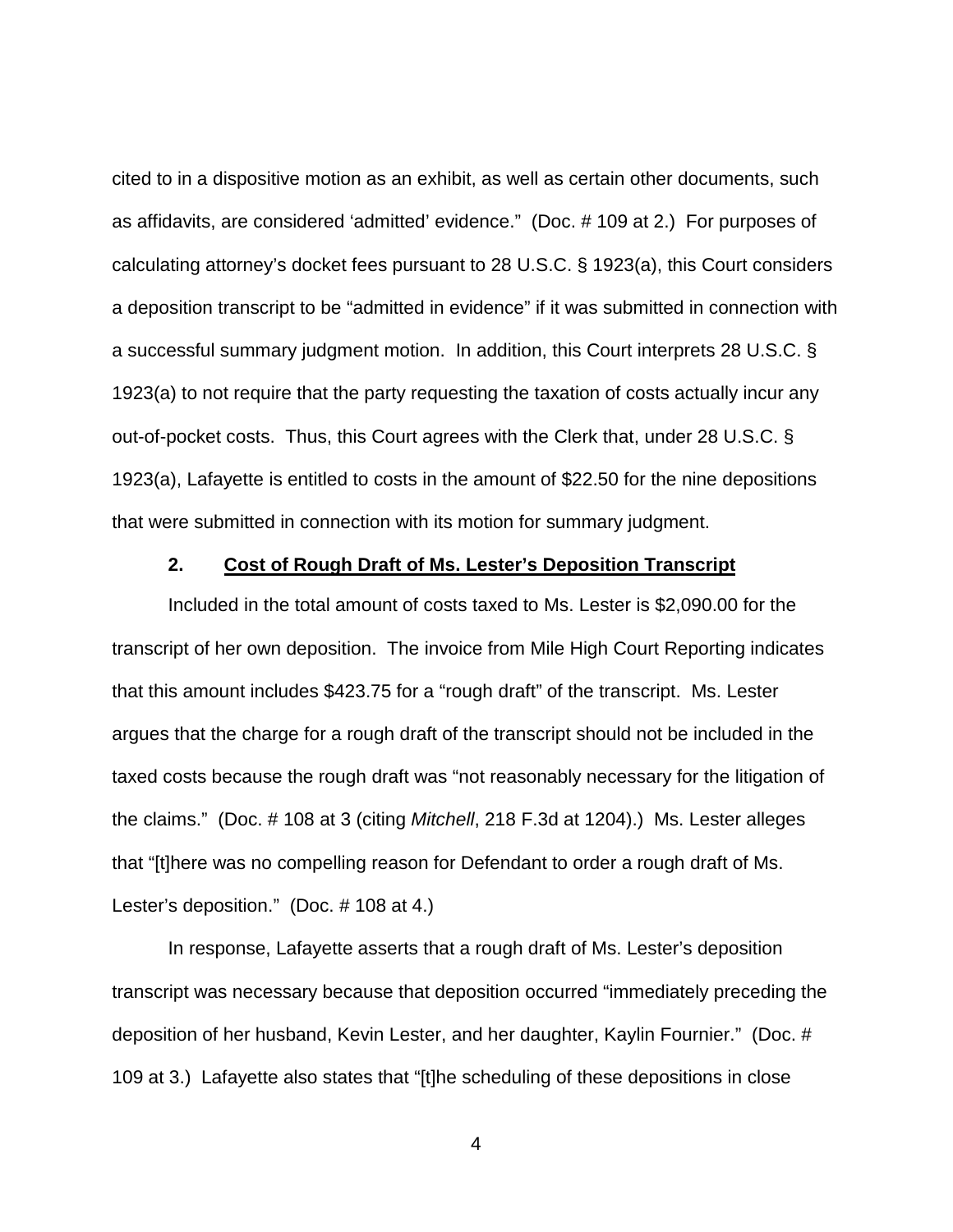proximity to one another was done, in large part, to accommodate Plaintiff traveling from out of state and so that she could attend each of the depositions during one trip to Denver." (Doc. # 109 at 3.) Ms. Lester's deposition was taken on December 4, 2013, and the depositions of her husband and daughter were taken on December 6, 2013. Lafayette asserts that "[b]ecause the depositions of Plaintiff, Ms. Fournier and Mr. Lester were only a day apart, it was imperative for defense counsel to obtain a rough copy of the Plaintiff's deposition transcript and to question Ms. Fournier and Mr. Lester regarding statements and assertions made by Plaintiff at that deposition." (Doc. # 109 at 3-4.)

28 U.S.C. § 1920 authorizes a judge or clerk to tax as costs "fees for printed or electronically recorded transcripts necessarily obtained for use in the case." This Court finds that, due to the proximity of Ms. Lester's deposition to those of her daughter and husband, a rough draft of her deposition was "necessarily obtained." Thus, the \$423.75 cost for the rough draft is properly taxed to Ms. Lester.

#### **3. Cost of Jeff Hansen's Deposition Transcript**

The Clerk also taxed \$242.70 to Ms. Lester for the cost of the deposition transcript of Jeff Hansen, Lafayette's expert witness in government ethics. Ms. Lester argues that Mr. Hansen's deposition was "not reasonably necessary for the purposes of the litigation" because "[i]t is inconceivable that a Defendant in an employment discrimination case would need an expert to testify about why it terminated one of its own employees." (Doc. # 108 at 5 (emphasis in original).) Ms. Lester asserts that an expert was not reasonably necessary in this case because: (1) Mr. Kalphake, "the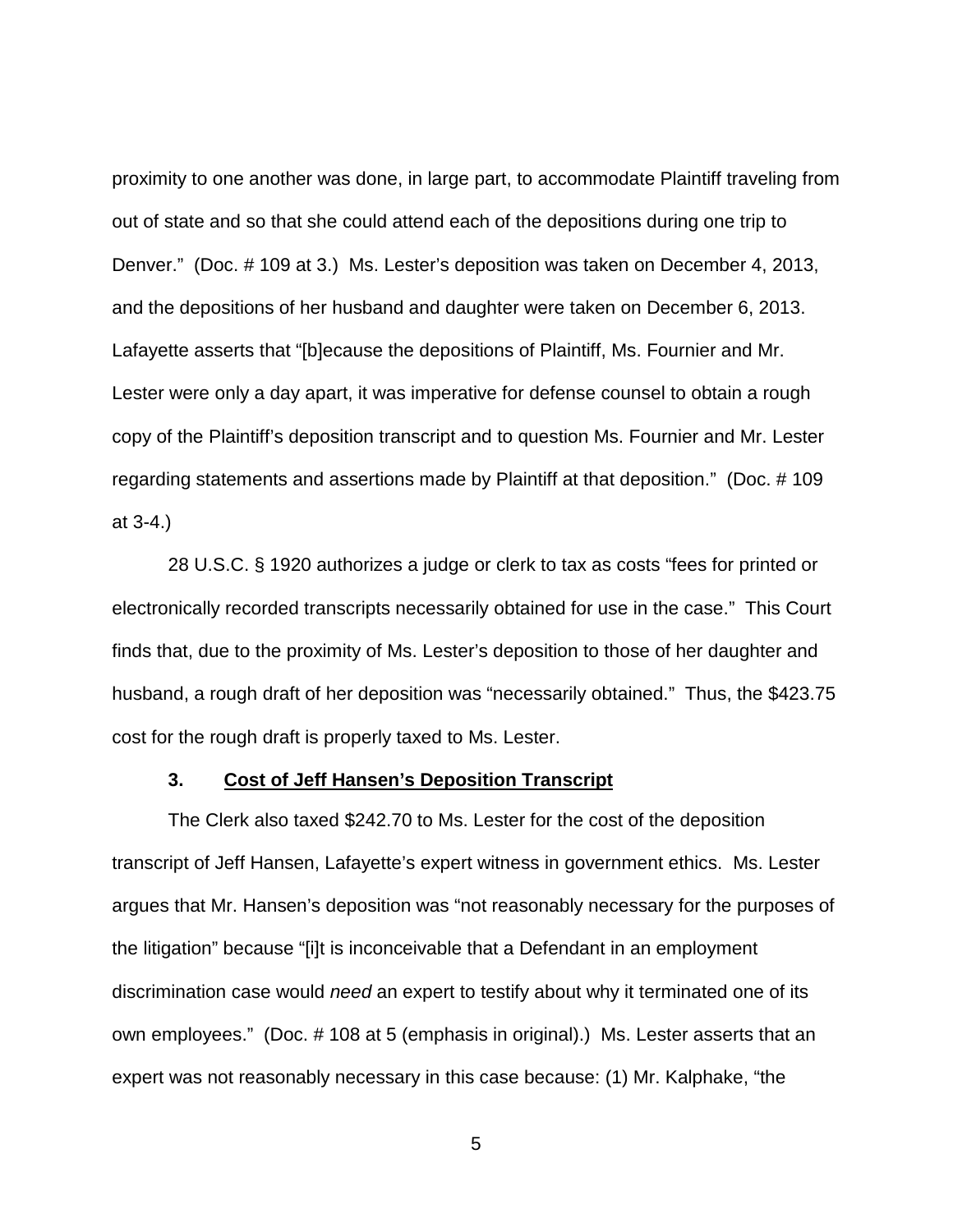person at Defendant purported to have been responsible for the decision to terminate Ms. Lester's employment, holds a master's degree in organizations management . . . and holds himself out as an expert in government ethics"; and (2) government ethics is a "matter of common sense." (Doc. # 108 at 5 (emphasis in original).)

In response, Lafayette points to the fact that Ms. Lester deposed Mr. Hansen as proof that his testimony "was considered pertinent and/or important to the case." (Doc. # 109 at 5.) Lafayette also notes that "Mr. Hansen's deposition transcript was specifically cited to and portions [were] attached as an exhibit to the City's summary judgment briefing." (Doc. # 109 at 5.)

This Court believes that a transcript of Mr. Hansen's deposition testimony was "necessarily obtained for use in the case." Lafayette relied on Mr. Hansen's testimony to support its motion for summary, which was ultimately successful. Thus, this Court finds that the cost of Mr. Hansen's deposition transcript—\$242.70—is properly taxed to Ms. Lester.

#### **III. Conclusion**

Following a de novo review, this Court finds that Ms. Lester is properly taxed in the total amount of \$6,442.60 for costs incurred by Lafayette in connection with its successful motion for summary judgment.

Accordingly, it is hereby ORDERED that Ms. Lester's Objections to Costs Taxed (Doc. # 108) are OVERRULED.